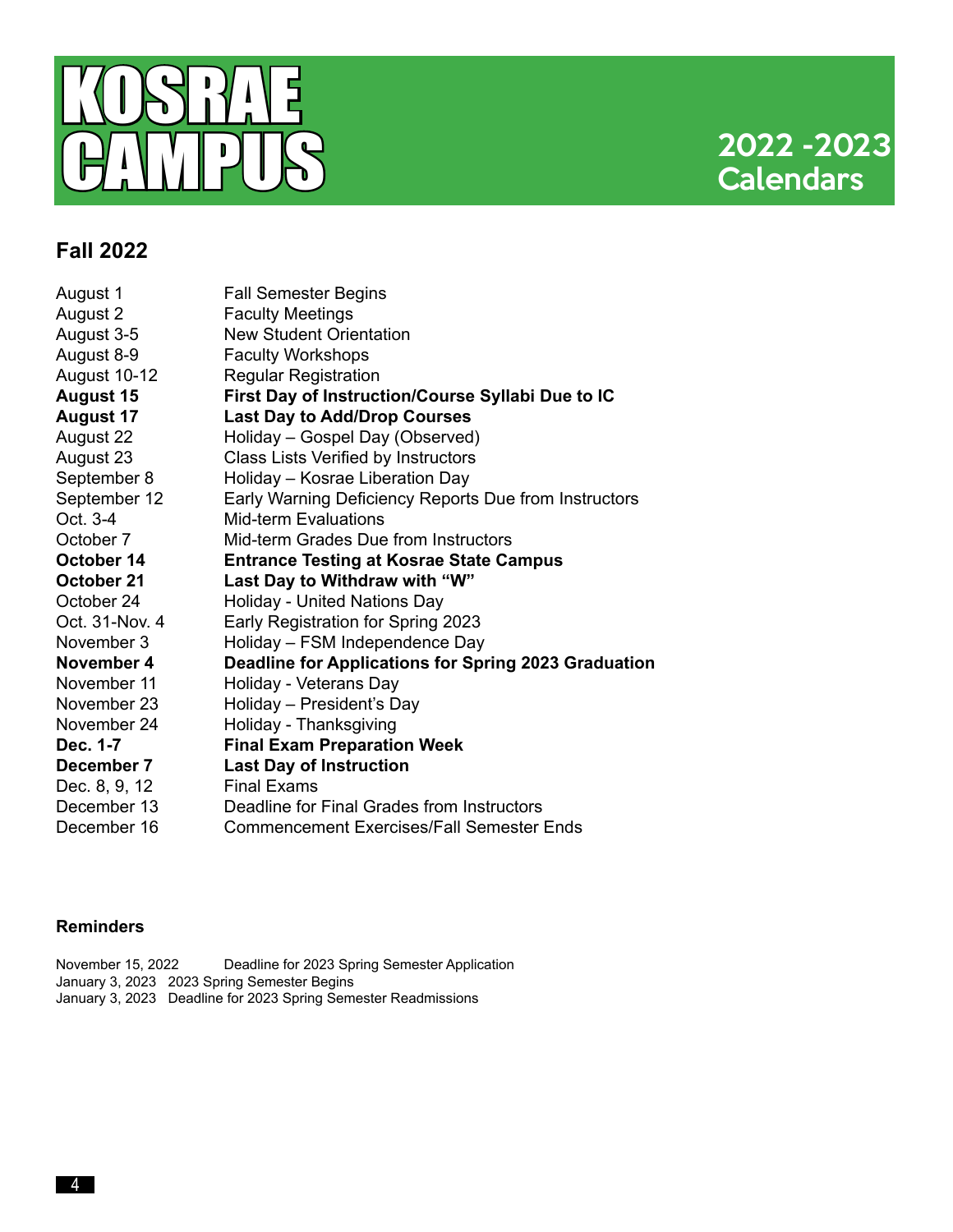

# **Spring 2023**

| January 3         | <b>Spring Semester Begins</b>                         |
|-------------------|-------------------------------------------------------|
| January 3         | <b>Faculty Workshops</b>                              |
| January 4-6       | Registration                                          |
| January 9         | First Day of Instruction/Course Syllabi Due to IC     |
| January 11        | Holiday - Kosrae Constitution Day                     |
| January 12        | <b>Last Day to Add/Drop Courses</b>                   |
| January 16        | Class Lists Verified by Instructors                   |
| January 23-Feb. 4 | Entrance Testing at Kosrae High School                |
| February 6        | Early Warning Deficiency Reports Due from Instructors |
| Feb. 27-28        | <b>Mid-term Evaluations</b>                           |
| March 3           | Mid-Term Grades Due from Instructors                  |
| March 17          | Last Day to Withdraw With "W"                         |
| March 31          | Holiday - Cultural Day                                |
| April 3           | <b>COM-FSM Founding Day (Observed)</b>                |
| April 4           | Faculty Professional Development Day - no classes     |
| April 5-7         | <b>Easter Recess for students</b>                     |
| April 7           | Holiday - Good Friday                                 |
| April 10-14       | Early Registration for Summer 2023                    |
| April 10          | Deadline for Applications for Fall 2023 Graduation    |
| April 24-May 3    | <b>Final Exam Preparation Week</b>                    |
| May 5             | <b>Last Day of Instruction</b>                        |
| May 8-9           | <b>Final Exams</b>                                    |
| May 10            | Holiday - FSM Constitution Day                        |
| May 11            | Deadline for Final Grades from Instructors            |
| <b>May 12</b>     | Kosrae Campus Incentive Award Day                     |
| <b>May 16</b>     | <b>Commencement Exercises/Spring Semester Ends</b>    |